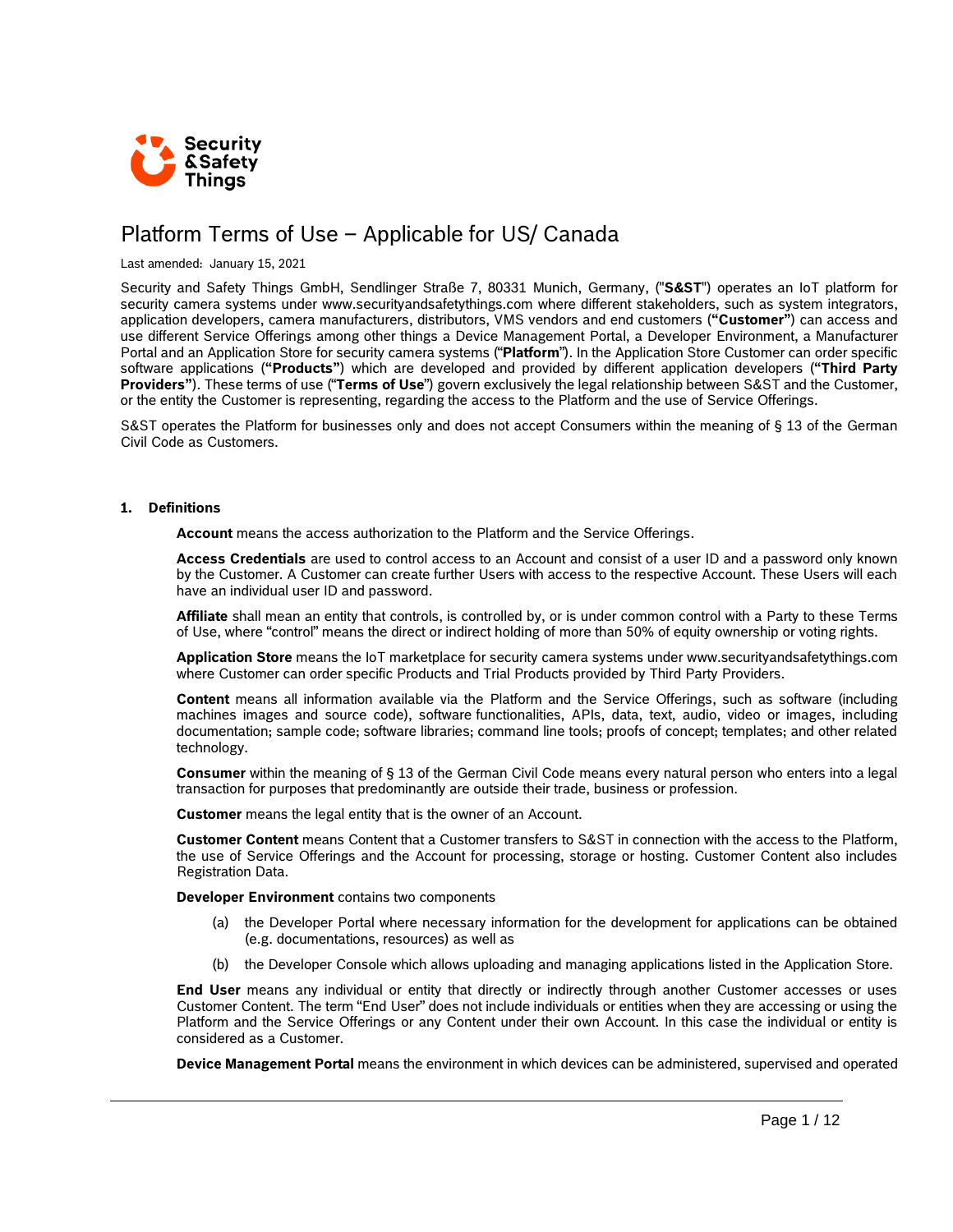(e.g. camera health monitoring, organizing of cameras, and management of applications).

**Listing** means the offering of a Product via the Application Store.

**Manufacturer Portal** means the environment where information about the S&ST Operating System is made available. This comprises general information about the technology and requirements, version releases and other technical documentation to support porting of the S&ST Operating System onto devices.

**Ordering/ Subscription** means the agreement entered into via the Application Store regarding a specific Product.

**Platform** means the S&ST Ecosystem under [www.securityandsafetythings.com.](http://www.securityandsafetythings.com/)

**Product** means any software, software functionality, service or other product that is made available via the Application Store for Ordering.

**Product Fee** means the fee, if any, defined by the Third Party Provider, associated with the Ordering of a Product via the Application Store.

**Provider** means the respective provider of a Product and the contractual partner of the Customer with regard to Ordering via the Application Store.

**Service Offerings** means the services and functionalities accessible through the Platform among other things the Device Management Portal, the Developer Environment, the Manufacturer Portal, the Application Store and information, products or services provided by S&ST under these Terms of Use. Service Offerings do not include Products and Third Party Content governed by separate Terms of Use.

**Support** means any helpline, professional and/or maintenance service, among other things consulting services or removal of defects.

**Supported Countries** means the listed countries under: [https://support.securityandsafetythings.com/hc/en-](https://support.securityandsafetythings.com/hc/en-us/articles/360043913854-Which-countries-are-currently-supported-)

[us/articles/360043913854-Which-countries-are-currently-supported-,](https://support.securityandsafetythings.com/hc/en-us/articles/360043913854-Which-countries-are-currently-supported-) where Customer can have full access to the Platform and its Service Offerings.

**Third Party Content** means Content made available to Customer by a third party other than S&ST on the Platform or in conjunction with the Products. Third Party Content includes Products offered by Third Party Provider via the Application Store.

**Third Party Provider** means a third party other than S&ST that provides Content on the Platform under its own name and own Account.

**Trial Products** means Products that can be tested for a Trial Period as further detailed out in Section 7.

**User** means any individual or legal entity with Access Credentials under an Account of the Customer.

# **2. Scope of Terms of Use**

- 2.1 S&ST provides access to the Platform and use of the Service Offerings exclusively on the basis of these Terms of Use.
- 2.2 An individual, representing the Customer when entering into this agreement, warrants to S&ST, that he is lawfully able and has the capacity to enter into contracts (e.g. he is not a minor) and that he has legal authority, permission, resolution or power of attorney to bind the Customer. The representative further warrants, that the Customer is duly organized, validly existing and in good standing under the laws of the country in which it is organized or incorporated.
- 2.3 Any other provisions, in particular any general terms and conditions of the Customer, shall not be effective.
- 2.4 Contractual declarations and notifications to be given by the Customer after execution of an agreement (such as setting of deadlines, notification of defects, and declaration of withdrawal or reduction) must be provided in writing (e.g. email, letter) to be effective.
- 2.5 Individual contracts concluded with the Customer (including collateral agreements, addenda and amendments) in a specific case shall without exception take precedence over these Terms of Use. A written contract or written confirmation from S&ST is required for the content of such agreements to be valid.
- 2.6 S&ST is entitled to commission any service from third parties (including affiliates of S&ST) acting as subcontractors.
- 2.7 The Listing of Products by a Third Party Provider in the Application Store is not in the scope within these Terms of Use and requires the acceptance of the document titled Additional Conditions for Third Party Providers under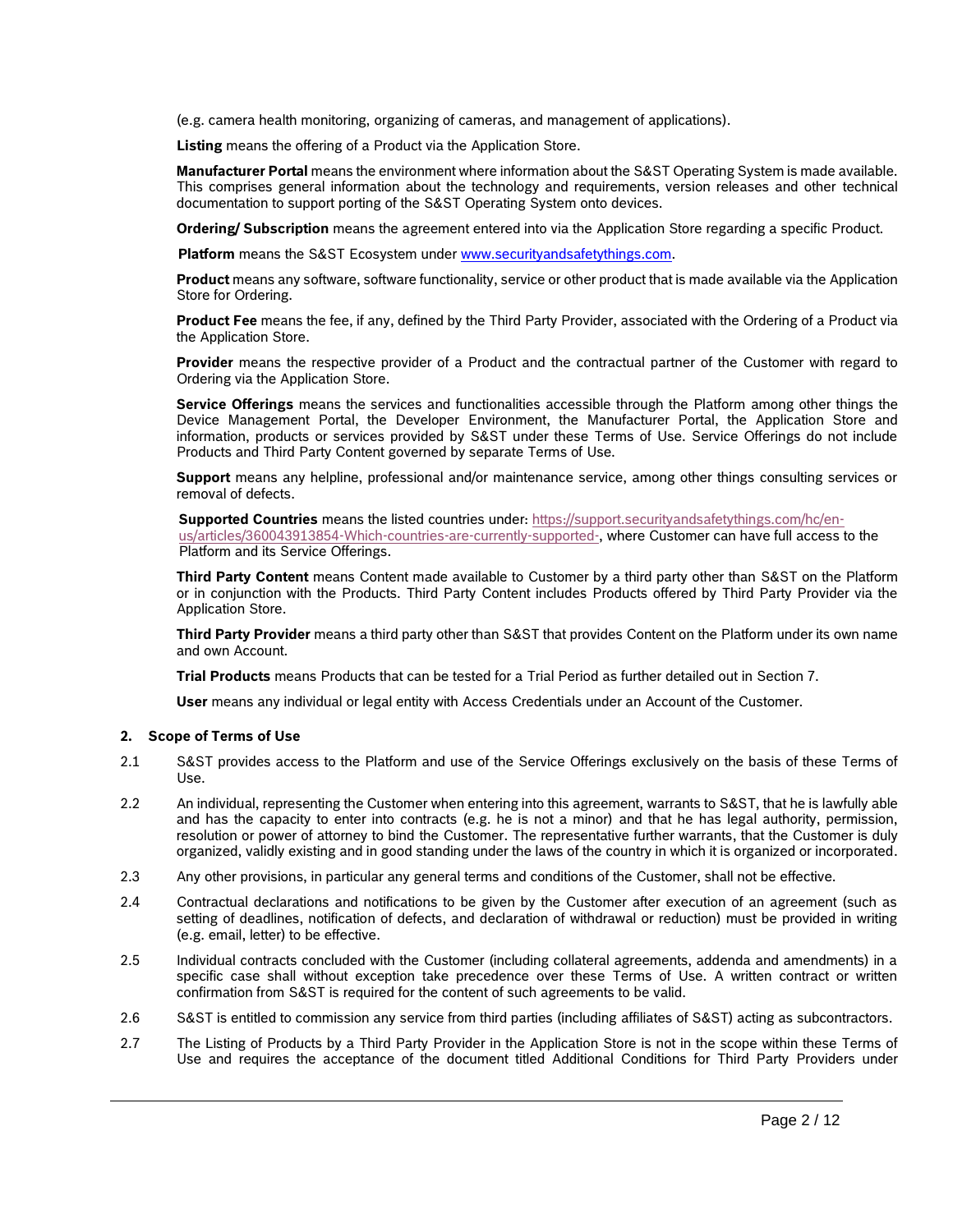# <https://info.securityandsafetythings.com/hubfs/LegalTerms/AdditionalConditionsThirdPartyProvider-US-Canada.pdf>

# **3. Compliance with Laws and Regulations**

- 3.1 Customer may access the Platform and use the Service Offerings in accordance with these Terms of Use.
- 3.2 Customers' access to the Platform and the use of the Service Offerings must comply with all applicable laws, including copyright or trademark laws, antitrust and competition laws, export control laws, data protection laws, or other laws in any applicable jurisdiction and does not conflict with any agreement that the Customer has signed with a third party. Customer is responsible for making sure that its access to the Platform and the use of Service Offerings is in compliance with the applicable laws and regulations.
- 3.3 Customers´ access to the Platform and the use of the Service Offerings must comply with the principles of the UN Global Compact Initiative relating basically to the protection of international human rights, the right to collective bargaining, the abolition of forced labor and child labor, the elimination of discrimination when personnel is engaged and employed, the responsibility for the environment and the prevention of corruption. Further information on the UN Global Compact Initiative is available at: [https://www.unglobalcompact.org/what-is-gc/mission/principles.](https://www.unglobalcompact.org/what-is-gc/mission/principles)

# **4. Service Offerings**

- 4.1 Full access to the Platform and its Service Offerings is only available in the following Supported Countries: [https://support.securityandsafetythings.com/hc/en-us/articles/360043913854-Which-countries-are-currently](https://support.securityandsafetythings.com/hc/en-us/articles/360043913854-Which-countries-are-currently-supported-)[supported-.](https://support.securityandsafetythings.com/hc/en-us/articles/360043913854-Which-countries-are-currently-supported-) Customer understands and agrees that any user of Costumer's product has to be located in a Supported Country, in order to register and get full access to the Platform and its Service Offerings. Without full access to the Platform and its Service Offerings, Customer can only use the Service Offerings in a limited way.
- 4.2 The access to the Platform and its Service Offerings requires a Registration (as that term is defined in Section 5). Registration is only possible if the Customer is located in a Supported Country at the time of their Registration.
- 4.3 The Platform is a platform with various Service Offerings via which a Customer can, inter-alia, get support for the development and the publication of applications, manage their devices and deploy applications to their devices. The functionalities depend on the role under which the Customer is registered ("Developer", "Integrator" or "Device Manufacturer").
- 4.4 Third Party Content is made available to the Customer by any Third Party Provider and may be used by Customer at Customer's own choice, in particular when Ordering Products via the Application Store. Third Party Providers offer Third Party Content in their own name and on their own Account. Third Party Content may be governed by separate terms and conditions which may include separate fees and charges.
- 4.5 As far as the Platform and the Service Offerings are provided free of charge, they are provided on an "as is" basis. Therefore, there are no warranties and there is no right to access or use the Platform and the Service Offerings without interruption. S&ST does not and cannot warrant that the access to the Platform and the use of Service Offerings will not be impaired by downtime, maintenance activities, further developments, updates and upgrades or malfunctions. S&ST will use reasonable efforts to ensure that the Platform and the Service Offerings are as user-friendly as possible. Technical malfunctions (e.g. interruption in the electricity supply, hardware and software errors, and technical problems in the data lines) also can, however, give rise to temporary restrictions or interruptions.
- <span id="page-2-0"></span>4.6 S&ST shall store and regularly back up Customer Content for the duration of these Terms of Use. The Customer is solely responsible for compliance with mandatory record retention periods for financial accounting and tax purposes.

# **5. Account, Users and Notices**

- 5.1 In order to access the Platform and use the Service Offerings Customer must provide certain information required by S&ST to open an Account ("**Registration**").
- 5.2 The data requested by S&ST at the time of Registration must be stated completely and correctly, e.g. company name, current address, valid VAT identification number (necessary for Customers located in the EU), telephone number, valid e-mail address and a representative's name ("**Registration Data**"). The Registration of a legal entity may only be carried out by an authorized individual, who must be mentioned by name.
- 5.3 By submitting Registration Data, Customer is making S&ST an offer to conclude a contract based on these Terms of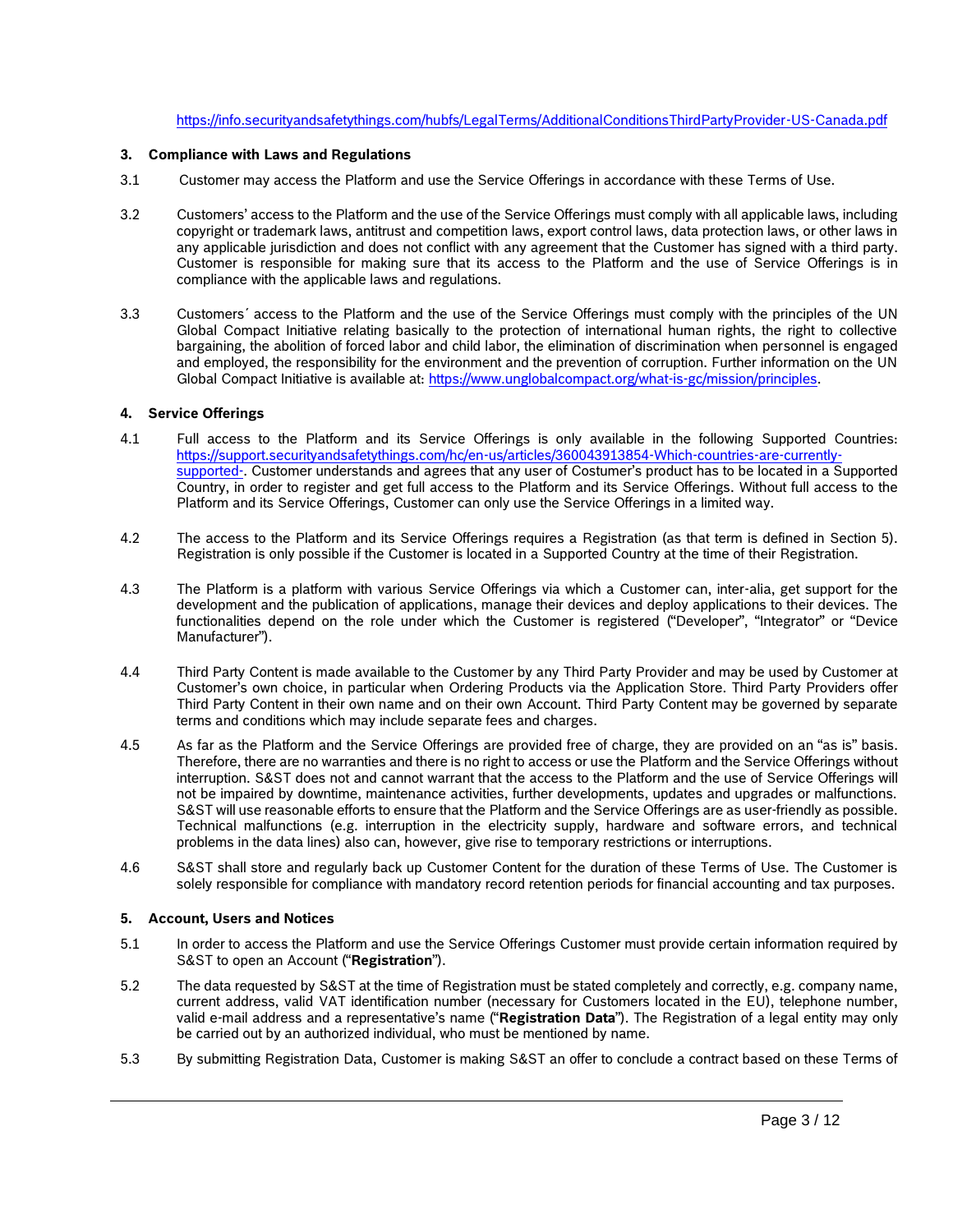Use. After submitting the Registration Data, these are validated by S&ST for completeness and plausibility. If the Registration Data is correct, S&ST shall decide on whether to accept Customer's offer at S&ST's own discretion. If Customer's Registration is not confirmed by S&ST by e-mail to the e-mail address provided by Customer within a reasonable time, Customer shall no longer be bound by Customer's offer. If an e-mail confirmation from S&ST is received by Customer within this time frame, an open-ended user relationship shall be established on the basis of these Terms of Use and Customer shall be entitled to use the Platform and the Service Offerings in accordance with these Terms of Use.

- 5.4 S&ST reserves the right to refuse to open a Customer´s Account, in particular if there is a legitimate reason to believe that the Customer will not act in accordance with these Terms of Use or applicable law.
- 5.5 Customer is entitled to create multiple Users under an Account. Each User shall be given individual Access Credentials. Customer represents and warrants that all Users will abide by these Terms of Use in their then current version or any subsequent new version and that all Users shall duly act on behalf of Customer and in compliance with any applicable law. By creating a user, Customer accepts responsibility for the acts and omissions of any User as if they were Customer's own acts and omissions. In particular, Customer is responsible for Customer's Users' compliance with the obligations set out in Section 9.
- 5.6 All notices will be sent in electronic form to the email address associated with the Account.
- 5.7 Customer is liable for all activities performed under Customer's Account.

# **6. Application Store, Payment, Obligations in Electronic Commerce and Reviews**

- 6.1 In the Application Store the Customer can order specific software applications (**"Products"**) which are developed and provided by different application developers (**"Third Party Providers"**).
- 6.2 The Ordering of Products via the Application Store is governed by separate terms and conditions provided by Third Party Providers during the order process.
- 6.3 The Listing of a Product via the Application Store does not constitute a binding offer. Only the Ordering of Products by the Customer is a binding offer by the Customer. The contractual relationship is established when the Customer receives a confirmation e-mail about the acceptance of the offer.
- 6.4 The fee for the Product ("**Product Fee**") is based on the respective price list of the Third Party Providers displayed during the order process and can be changed at any time based on the decision of the Third Party Provider. All Product Fees are in Euro (EUR) or US Dollar (USD) based on the Customer´s country of registration and shall be exclusive of VAT or any other tax of a similar nature in whatever jurisdiction, which may be substituted or levied in addition to it. Any such VAT or similar tax shall be charged in accordance with the relevant regulations in force at the time of making the supply. Customer shall (against the production of a valid tax invoice) pay, in addition to sums due, any VAT or other sales or similar tax due at the current rate.
- 6.5 Due to statutory VAT provisions and for VAT purposes only, S&ST will issue the invoice to the Customer in its own name but on the account of Third Party Provider. Invoices and other financial documents will be made available to Customer in compliance with local regulatory requirements. For the majority of Customers, this will be via their Account as a download and not sent by Email. Only for those countries where other forms on invoicing are required by law will other forms be used (e.g. paper invoice).
- 6.6 Payments will be made free and clear of any deduction or withholding of taxes, as may be required by law. If any such deduction or withholding of taxes (including but not limited to cross-border withholding taxes) is required on any payment, Customer will pay such additional amounts as are necessary so that the net amount received is equal to the invoiced amount.
- 6.7 Payment can be made by credit card or by SEPA credit transfer.

a) Credit card payment: credit card payment will be processed by the contracted payment service provider Stripe Payments Europe, Ltd. 1 Grand Canal Street Lower, Dublin 2, Ireland ("**Stripe**"). The following credit cards can be used for payments: VISA, MASTERCARD, AMERICAN EXPRESS. The invoice amount will be charged immediately after placing an Ordering via the Application Store. The Customer must ensure sufficient funds in the provided bank account. If applicable, Customer has to bear costs which arise as a result of a chargeback of the payment transaction due to insufficient funds in the provided bank account or due to incorrect bank account data transmitted by the Customer. If payment fails, the Customer acknowledges that all received technical licenses will become invalid immediately.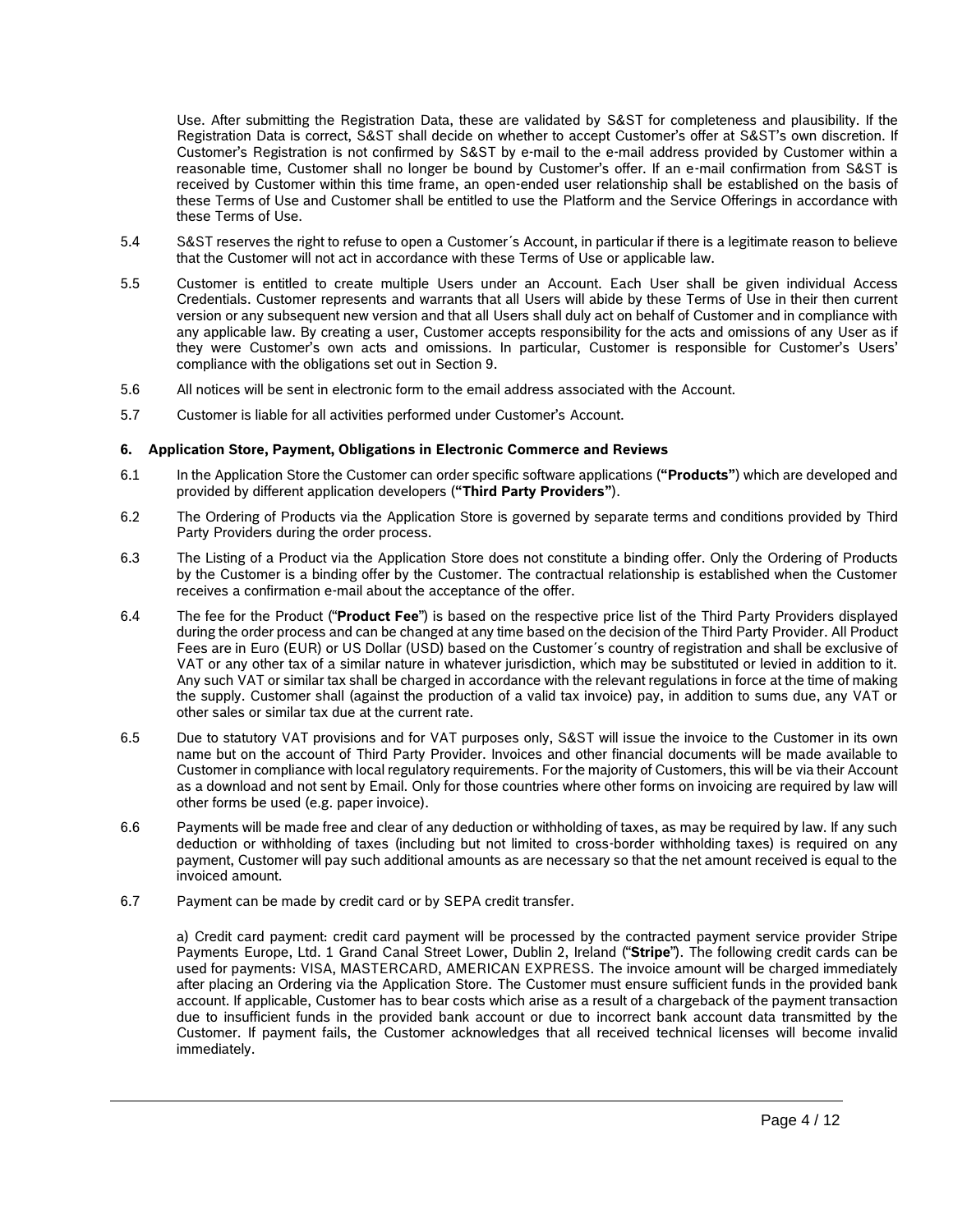- 6.8 b) SEPA credit transfer: S&ST reserves the right not to offer payment by SEPA credit transfer in individual cases and to limit the amount up to which an ordering via payment by SEPA credit transfer is possible. This limit applies to the entire customer account and also takes into consideration outstanding amounts from previous invoice orders. Payment is due immediately after placing the order and is payable according to the payment term stated on the invoice. If the payment term is exceeded a default interest in the amount of 8 percent above the respective base interest rate p.a. shall accrue.
- 6.9 The following general obligations in electronic commerce do not apply to the order of Products via the Application Store:
	- a) provision with reasonable, effective, and accessible technical measures with the help of which the Customer may identify and correct input errors prior to making their order according to § 312i para. 1 sentence 1 no. 1 German Civil Code;
	- b) communicate to the Customer clearly and comprehensibly the information specified in Article 246c of the Introductory Act to the Civil Code in good time prior to sending their order according to § 312i para. 1 sentence 1 no. 2 German Civil Code; and
	- c) confirmation of the receipt of the order without undue delay according to § 312i para. 1 sentence 1 no. 3 German Civil Code.
- 6.10 S&ST is only providing Customer support regarding errors or issues associated with the Platform and the Service Offerings. Third Party Provider is solely responsible for all errors or issues associated with a Third Party Product or for providing all Customer support for their Third Party Product.
- 6.11 Customer is entitled to review and rate the Product after it was ordered. Customer is obliged to provide objective and accurate information in the submitted reviews. Reviews are most helpful when they provide unbiased information. Therefore, the posting of reviews for own Products that a Customer might offer in the Application Store as a Third Party Product is not allowed, nor is it allowed to review and rate a Product to promote it against compensation. The reviews are not examined by S&ST and may be inaccurate or misleading. Any review manipulation, which is any attempt to artificially increase or lower a rating score, is not allowed. S&ST reserves the right to remove any review in case of a breach of the foregoing provisions. In case Customer or Third Party Provider detect any review and rating manipulation, they shall contac[t S&ST](https://www.securityandsafetythings.com/report-infringement) and report the infringement.

# **7. Trial Products**

- 7.1 Third Party Provider might offer Trial Products for test purposes which Customer can use free of charge for a limited period of time ("**Trial Period**"). Third Party Provider will label Trial Products in an appropriate form, e.g. as "Trial Product", "Demo Version", "Beta Version", "Limited Use" or "Free".
- 7.2 Trial Products shall be used for trial purposes only and are not intended for any resale, production or any other commercial use. Customer is not entitled to an uninterrupted or error-free use of the Trial Products. Apart from Trial Products that are already ordered, S&ST and Third Party Provider may discontinue Trial Products at any time, without notice and may decide to never make Trial Products available as a full version of Product. Trial Products cannot be converted into full versions of Products after Trial Period. Full versions of Products need to be ordered and installed separately.

# **8. Third Party Content**

- <span id="page-4-0"></span>8.1 The Content of the Platform and the Service Offerings is comprised partly from S&ST Content and partly from Third Party Content. S&ST does not carry out an examination for completeness, correctness and legality in Third Party Content and does not adopt it as its own. In particular, S&ST does not carry out any inspection of the safety aspects related to Third Party Content. This also applies to the quality of Third Party Content and its suitability for a specific purpose, and also, as far as Third Party Content is linked to external websites, which may possibly be viewed through framing.
- <span id="page-4-1"></span>8.2 Products are made available to the Customer by Third Party Providers via the Application Store. Third Party Providers offer Products in their own name and on their own Account. When Ordering a Product offered by Third Party Provider, the Customer enters into a contractual relationship with the respective Third Party Provider. Third Party Providers therefore are solely responsible for such Products. S&ST is not the contractual partner and therefore accepts no responsibility or warranty for the Products of Third Party Providers. S&ST is also not an agent of any third party.
- 8.3 Notwithstanding the provisions in Section [8.1](#page-4-0) and [8.2,](#page-4-1) due to statutory VAT provisions and for VAT purposes only, S&ST is treated as taking part in the transaction between Third Party Provider and Customer regarding the Ordering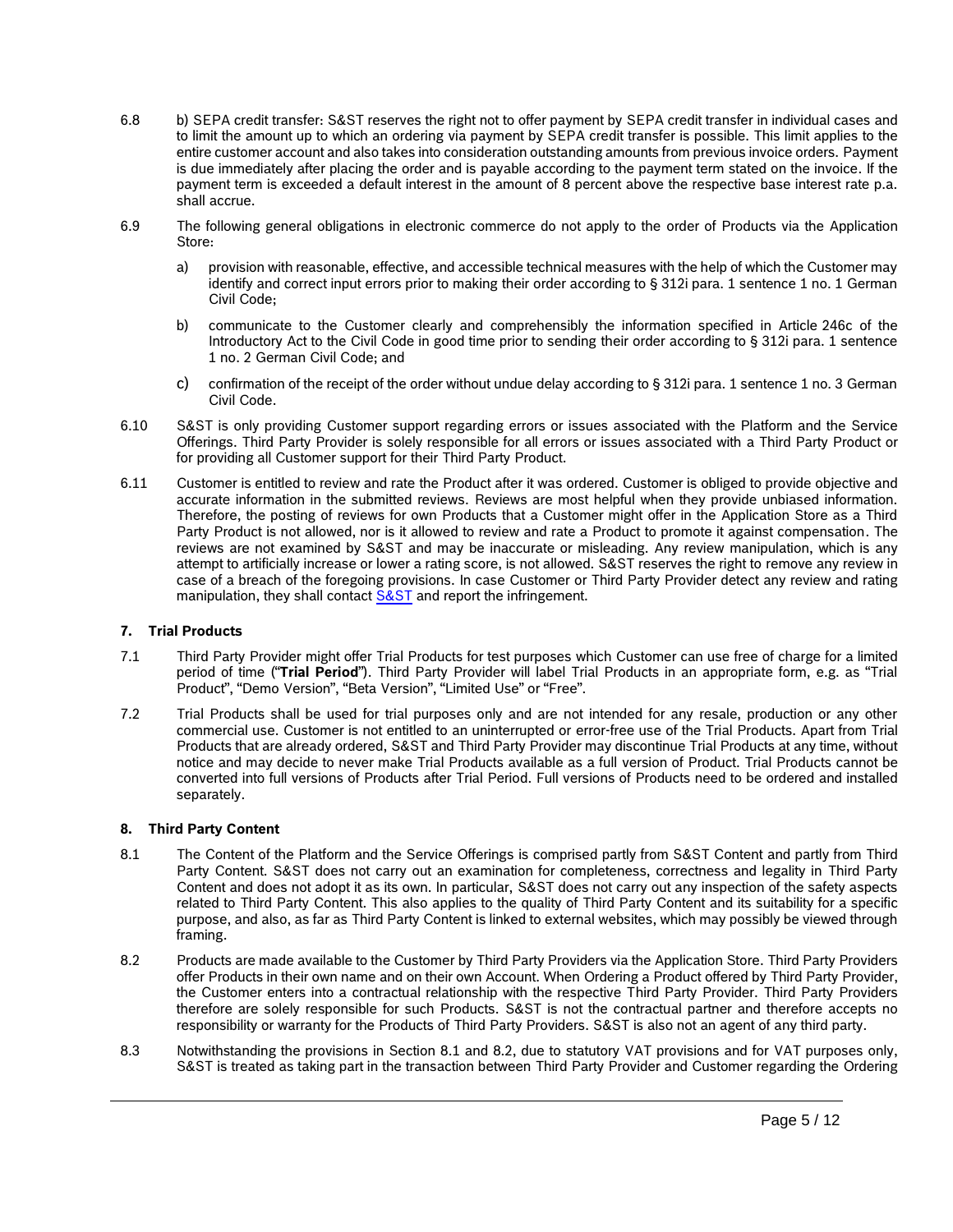of a Product via the Application Store. Thus, S&ST is treated as acting in S&ST's own name but for the account of Third Party Providers (fiction of a commissionaire structure for VAT purpose). To the extent permitted by applicable indirect tax legislation S&ST will issue self-billing invoices to the Third Party Provider and the Third Party Provider hereby agrees on receiving self-billing invoices. In case issuing self-billing invoices is not permitted by applicable indirect tax legislation, upon request of S&ST, Third Party Provider has to issue an invoice to S&ST without undue delay. It will be incumbent on S&ST ("Obliegenheit") to issue the respective invoice to the Customer.

8.4 Notwithstanding the provisions in Section [8.1,](#page-4-0) S&ST will, at its sole discretion, examine legitimate notices of infringements of these Terms of Use, or of any unlawfulness or inaccuracy of Third Party Content and, where applicable, take appropriate actions to end this unlawful condition. In particular, S&ST will remove unlawful or offensive Third Party Content, after S&ST becomes aware of it.

# **9. Customer's Duties**

- 9.1 Customer is obliged to promptly provide reasonable cooperation required from them. Therefore Customer is:
	- a) obliged to immediately change all initial passwords which are assigned to him into passwords known only to the Customer. Customer is required to carefully store Customer's Access Credentials and protect them from unauthorized access. If a Customer becomes aware that a third party has used Customer's Access Credentials, they are required to notify S&ST immediately;
	- b) obliged to correct the information in Customer's Account immediately, if, after the Registration, the indicated data changes (e.g. new valid Customer´s VAT identification);
	- c) responsible to ensure that the Products meet Customer's requirements in terms of capacity, reliability and security.
- 9.2 Customer shall not (and shall procure that any User under Customer's Account shall not):
	- a) Intentionally access, tamper with, or use non-public portions of the Platform and the Service Offerings or the technical delivery systems of S&ST's providers;
	- b) Use any robot, spider, scraper, or other similar automated data collection or extraction tools, program, algorithm or methodology to search, access, acquire, copy or monitor any portion of the Platform and/or the Service Offerings other than via documented API endpoints;
	- c) Post or transmit any file which contains viruses, worms, Trojan horses or any other contaminating or destructive features, or that otherwise interfere with the proper working of the Platform and the Service Offerings;
	- d) Attempt to decipher, decompile, disassemble, or reverse-engineer or otherwise attempt to discover or determine the source code of any software or any proprietary algorithm used, comprising or in any way making up a part of the Platform and the Service Offerings;
	- e) Attempt to probe, scan or test the vulnerability of the Platform and the Service Offerings or breach or impair or circumvent any security or authentication measures protecting the Platform and the Service Offerings;
	- f) Frame or mirror the Platform and the Service Offerings; or
	- g) Use any device, software, or routine that interferes with any application, function, or use of the Platform and the Service Offerings, or is intended to damage, create undue load, detrimentally interfere with, surreptitiously intercept, or expropriate any system, data, or communication stored or transmitted therewith.

# **10. Usage Rights**

- 10.1 S&ST hereby grants to Customer the limited, non-exclusive, non-sub-licensable, revocable and non-transferable right to access the Platform and use the Service Offerings solely in accordance with these Terms of Use, during the term as provided in Section 17.1.
- 10.2 Customer is only allowed to install, use, access, display and execute the Products ordered in the Application Store on one hardware device at one time. S&ST stores which licenses are linked to which hardware devices. S&ST or an authorized third party is entitled, on behalf of the Third Party Provider, to examine whether the use of the Products is within the scope of the rights granted. The examination must be announced with a reasonable notice time. During the examination, it must be ensured that no personal data is transmitted to S&ST or an authorized third party. Customer shall support S&ST or an authorized third party to the best of its ability in the performance of such an examination.
- 10.3 Where S&ST makes new versions, updates, upgrades, modifications or extensions of the Platform and the Service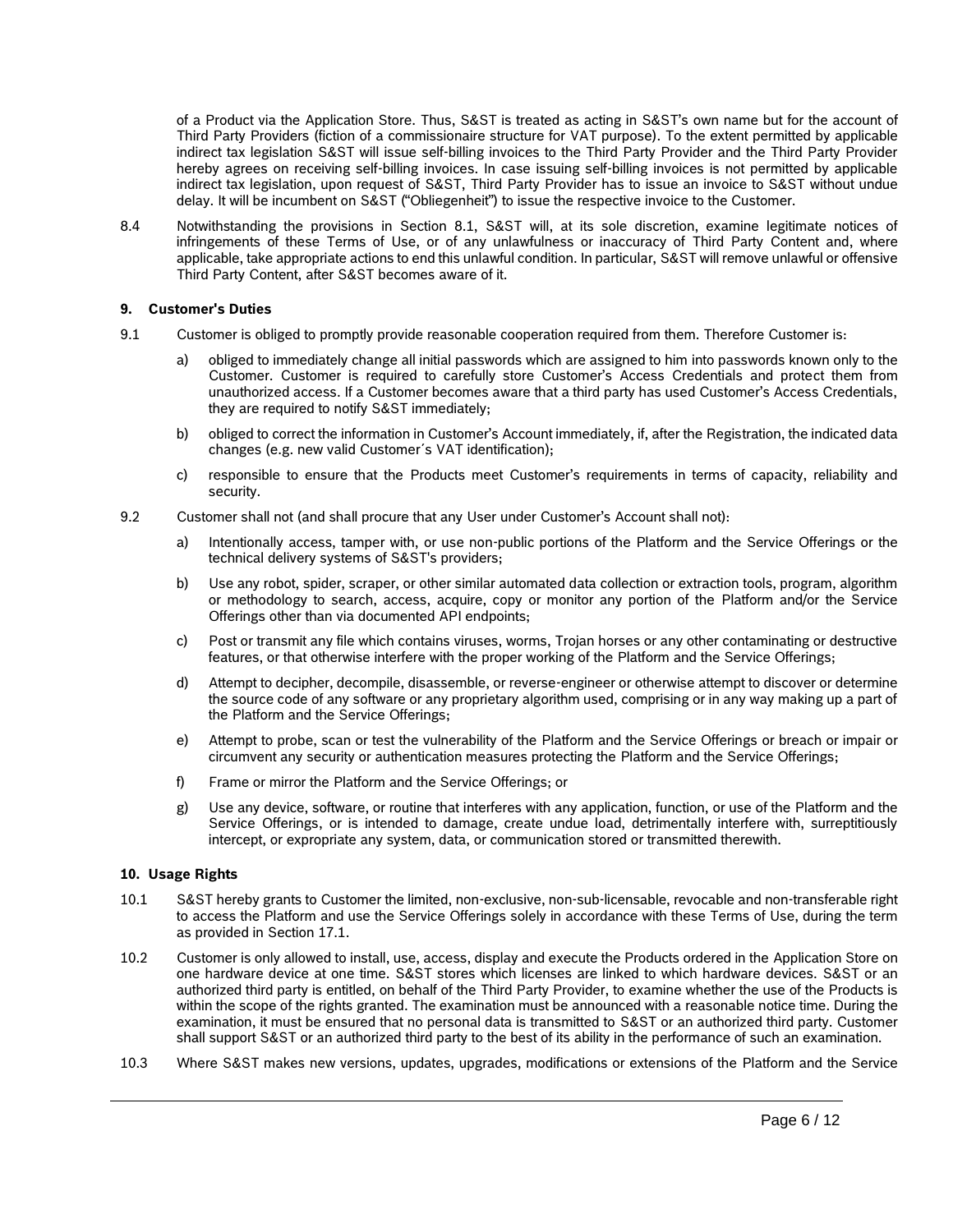Offerings available or carries out other changes with respect to the Platform and the Service Offerings, the provisions of Section 10 shall also apply thereto.

- 10.4 Customer shall have no rights which are not explicitly granted to the Customer under these Terms of Use. Customer shall not be entitled to use the Platform and the Service Offerings beyond the scope of use granted in these Terms of Use or make the Platform and the Service Offerings available to third parties. In particular, it is not permitted to duplicate the Platform and the Service Offerings or to provide it for use for a limited period of time, in particular not to lease it or loan it.
- 10.5 If Customer violates any of the provisions of this Section 10, S&ST shall be entitled to and reserves the right to suspend Customer's access to the Platform and the Service Offerings in accordance with Section 14, provided that such suspension remedies the violation. Customer shall be informed prior to such suspension. In case of repeated violations of this Section 10 by the Customer, S&ST shall be entitled to terminate the Account for cause, unless Customer is not responsible for the violation.

# **11. Intellectual Property**

- 11.1 S&ST and its licensors own all rights, title, and interest in and to the Platform and the Service Offerings, and all related technology and intellectual property rights.
- 11.2 The Customer is not permitted to remove notices and notations in the Platform and the Service Offerings that refer to confidentiality, copyrights, trademark rights, patent rights and other intellectual property rights. Subject to Customer Content, S&ST or S&ST's licensors own all right, title and interest in any and all copyrights, trademark rights, patent rights and other intellectual property or other rights in the Platform and the Service Offerings as well as any improvements, design contributions or derivative works conceived or created by S&ST or its licensors in or to the Platform and the Service Offerings.

#### **12. Open Source Software**

Free and Open Source Software (FOSS) components including the applicable FOSS license conditions used within the Platform and the Service Offerings shall be illustrated in the Product Description or in the application itself, if providing requires the fulfilment of FOSS license obligations.

#### **13. Customer Content**

- 13.1 By submitting, uploading, sharing, publishing, transmitting, or otherwise making available Customer Content on or through the Platform or the Service Offerings, Customer hereby grants to S&ST a fully paid, royalty free, worldwide, sub-licensable, non-exclusive license and right to use Customer Content during the term of these Terms of Use according to Section 17 and for the sole purpose of enabling S&ST to perform its obligations in accordance with these Terms of Use. The right of use includes, in particular
	- a) the storage of Customer Content on the servers of S&ST or of third parties commissioned by S&ST at home or abroad;
	- b) the reproduction, modification, adaption, moderating and publishing of Customer Content, in particular publicly performing and publicly displaying Customer Content via the Platform or the Service Offerings (or parts thereof), and publicly displaying the Customer Content on websites operated by S&ST and on social networks and similar platforms (such as Facebook, Google, Stack Overflow, LinkedIn, Twitter, etc.).
- 13.2 Customer warrants that
	- a) Customer has all rights and title to Customer Content required to grant to S&ST all rights under these Terms of Use;
	- b) Customer Content shall not violate these Terms of Use or applicable law and shall not infringe or misappropriate the intellectual property rights of a third party;
	- c) Customer Content is free of viruses, worms, malware, Trojan horses or any other contaminating or destructive features.
- <span id="page-6-0"></span>13.3 Without prejudice to the S&ST's obligation to store Customer Content in accordance with Section [4.6,](#page-2-0) the Customer is obliged to create back up of Customer Content on a regular basis in an alternative storage medium.

## **14. Suspension**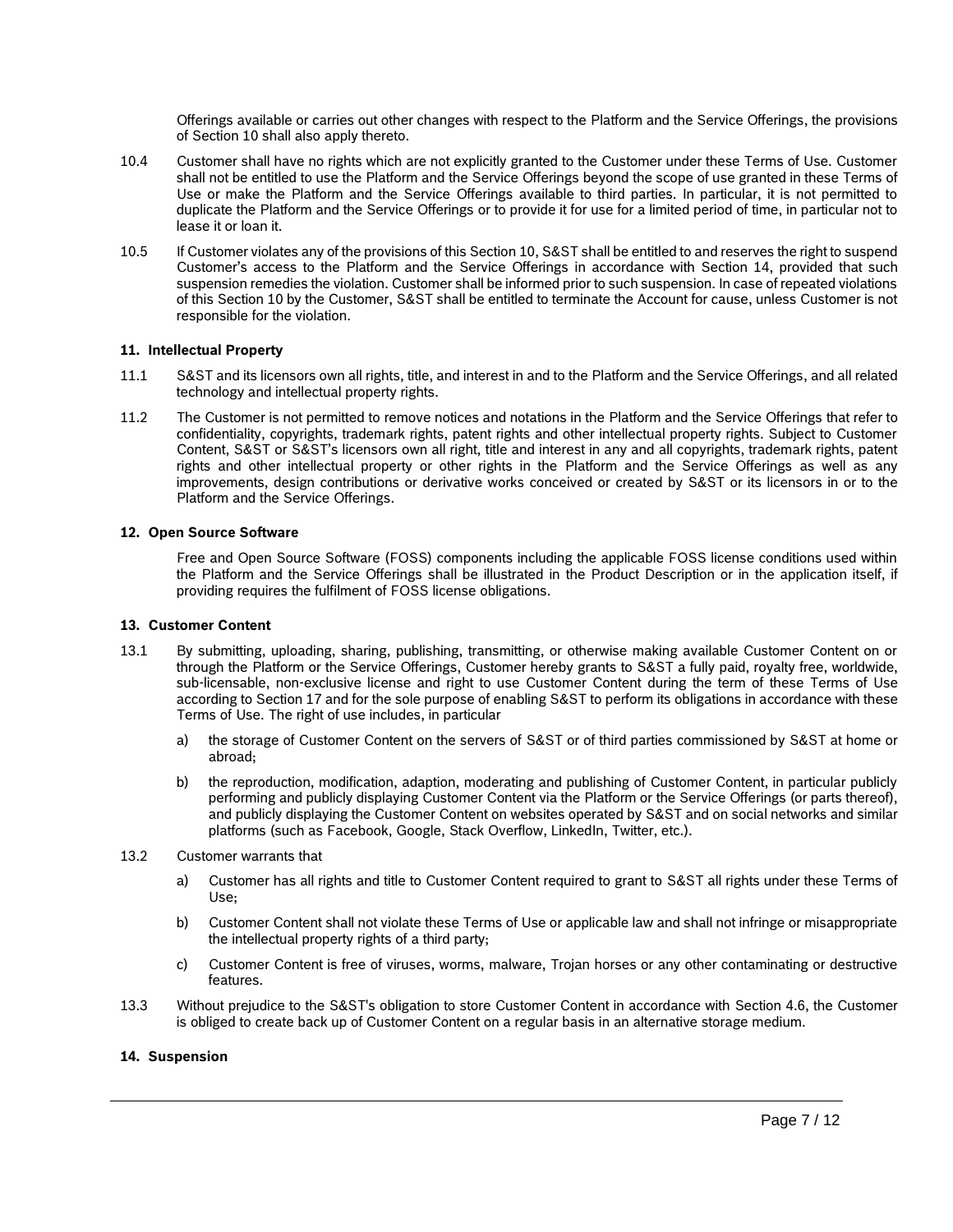- 14.1 S&ST may suspend Customer's access to the Platform and/or the Service Offerings, if S&ST reasonably determines that
	- a) the Customer Content and/or the Customer's use of the Platform and/or the Service Offerings
		- pose a security risk to the Platform and/or the Service Offerings and/or any third party;
		- may adversely impact the Platform and/or the Service Offerings or the systems or Content of any third party;
		- infringes any applicable law or any third party right;
		- may subject S&ST, S&ST's Affiliates, or any third party to liability; or
		- may be fraudulent.
	- b) the Customer is in breach of these Terms of Use;
	- c) the Customer is delinquent on its payment obligations for more than 30 days; or
	- d) the Customer has ceased to operate in the ordinary course, made an assignment for the benefit of creditors or similar disposition of the Customer's assets, or become the subject of any bankruptcy, reorganization, liquidation, dissolution or similar proceeding.
- 14.2 S&ST will notify Customer about the suspension by sending a communication to the email address associated with Customer's Account prior to the suspension unless due to the seriousness and urgency of the matter S&ST needs to act immediately and is unable to provide prior notice.
- 14.3 The suspension shall be revoked after the Customer has resolved the problem giving rise to the suspension and notified S&ST accordingly.
- 14.4 The right of S&ST to suspend Customer's access to the Platform and/or the Service Offerings is in addition to S&ST's right to terminate these Terms of Use pursuant to Section 17 and other remedies that S&ST may have under the applicable law.

# **15. Liability**

- <span id="page-7-0"></span>15.1 S&ST is liable in accordance with the statutory provisions
	- a) in the event of intent or gross negligence;
	- b) in accordance with the provisions of the German Product Liability Act or any applicable corresponding mandatory laws;
	- c) within the scope of a guarantee given by S&ST; and
	- d) for loss of life or bodily injury/harm.
- 15.2 In the event of any property and financial damage caused negligently in any other way, S&ST and persons engaged by it for the performance of its obligations shall be liable only in the event of a breach of a material contractual obligation, the amount being limited, however, to the damages foreseeable at the time of acceptance of these Terms of Use by the Customer and typical of the type of contract; material contractual obligations are those obligations which are necessary to the fulfillment of these Terms of Use, upon which the Customer may therefore rely ("**Material Obligation**").
- 15.3 Notwithstanding the provision in Section [15.1,](#page-7-0) in the event of a negligent breach of a Material Obligation evidenced by Customer, the amount of S&ST's liability for all damaging events occurring in the same contract year is limited to 100% of the fees incurred under the Account of the Customer in the year of the damaging event, however, at most Euro 50,000 per contract year. A contract year shall be the 12-month period starting on the date of Registration and every subsequent twelve-month period.
- 15.4 No-fault liability for damages per § 536a BGB shall be excluded for defects that existed at the time of conclusion of these Terms of Use.
- 15.5 Furthermore, S&ST's liability is excluded.
- 15.6 S&ST shall not be liable for the loss of Customer Content if the damage is due to Customer's failing to back up data in accordance with Section [13.3,](#page-6-0) thereby ensuring that lost Customer Data can be recovered with reasonable effort.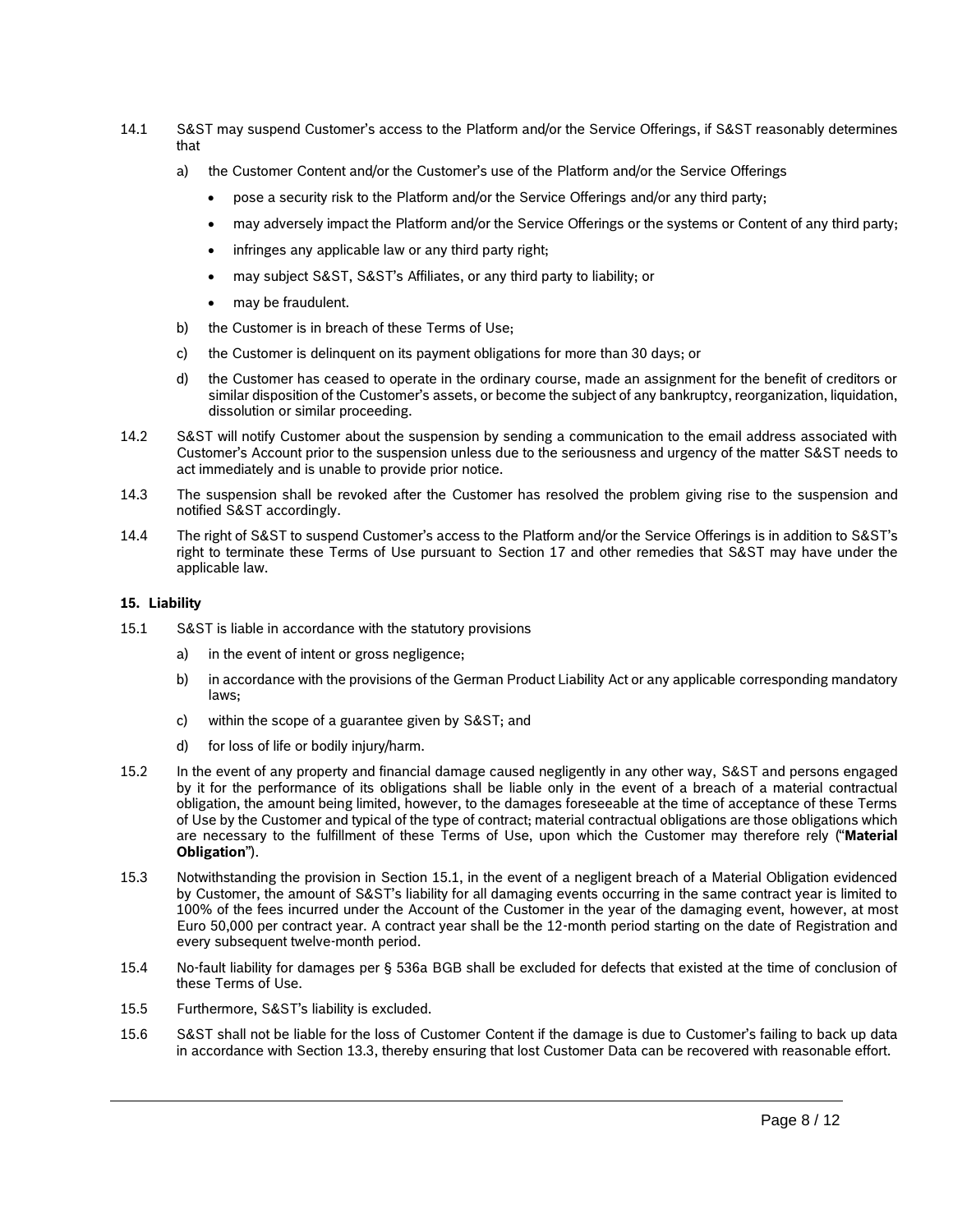15.7 The foregoing limitations of liability shall also apply in the event of fault by a person engaged by S&ST in the performance of its obligations and to the personal liability of employees, representatives and corporate bodies of S&ST.

# **16. Indemnification**

- 16.1 The Customer is obligated to indemnify, defend and hold S&ST harmless for and from any third party claims, liabilities, damages, losses, and expenses, including, without limitation, reasonable legal and accounting fees, arising out or in any way related to
	- a) any breach of these Terms of Use or any violation of any applicable law or regulation by the Customer or due to the use of Customer Content;
	- b) the usage of the Platform or the Service Offerings by the Customer in a manner in which it infringes or violates any Third Party rights, including without limitation any injuries, losses or damages of any kind arising in connection with or as a result of the usage of the payment service by the Customer;
	- c) claims regarding Customer Content, or the combination of Customer Content with other applications and third party products, content or processes, including any claims arising from alleged infringement or misuse of third party rights through Customer Content or through use, development, design, production, advertising or marketing of Customer Content;
	- d) the use of Open Source Software by the Customer;
	- e) any infringement of data protection law respectively applicable or other data protection law relevant stipulations as agreed between the Parties herein or in another context by the Customer or through Customer Content;
	- f) any violation of applicable export and re-export control laws and sanctions regulations by the Customer;
	- g) any violation of applicable tax law requirements;

unless Customer is not responsible for the claim.

16.2 S&ST shall notify the Customer without delay and leave to the Customer the defense of these claims. S&ST will provide the Customer with all reasonable support. In particular, S&ST will, as far as possible, provide the Customer with all the necessary information of the use and the possible processing of the Application Store which are subject to these Terms of Use, if this is necessary for the Customer to defend against a claim.

#### **17. Term and Termination**

- 17.1 The term of these Terms of Use commences with the date of Registration and will remain in effect until terminated by S&ST or by the Customer.
- 17.2 Termination for Convenience
	- a) The Customer may terminate these Terms of Use at any time for any reason and close the Account for all Service Offerings, for which S&ST provides an account closing mechanism.
	- b) S&ST may terminate these Terms of Use for any or no reason, at any time, by providing three (3) months' notice effective at the calendar month-end. The right to suspend Customer's Account according to Section 14 shall remain thereby unaffected.
- 17.3 Termination for Cause
	- a) The right of the Parties to terminate these Terms of Use for cause and without notice shall remain unaffected.
	- b) Good cause shall be in evidence in particular when one Party grossly breaches express obligations under these Terms of Use, in particular if the Customer utilizes the Platform or the Service Offerings outside the scope of these Terms of Use and remains in breach after the end of a reasonable cure period following a warning notification by S&ST.
- 17.4 Effect of Termination

Upon the effective date of termination

a) the Platform including the Service Offerings will no longer be accessible;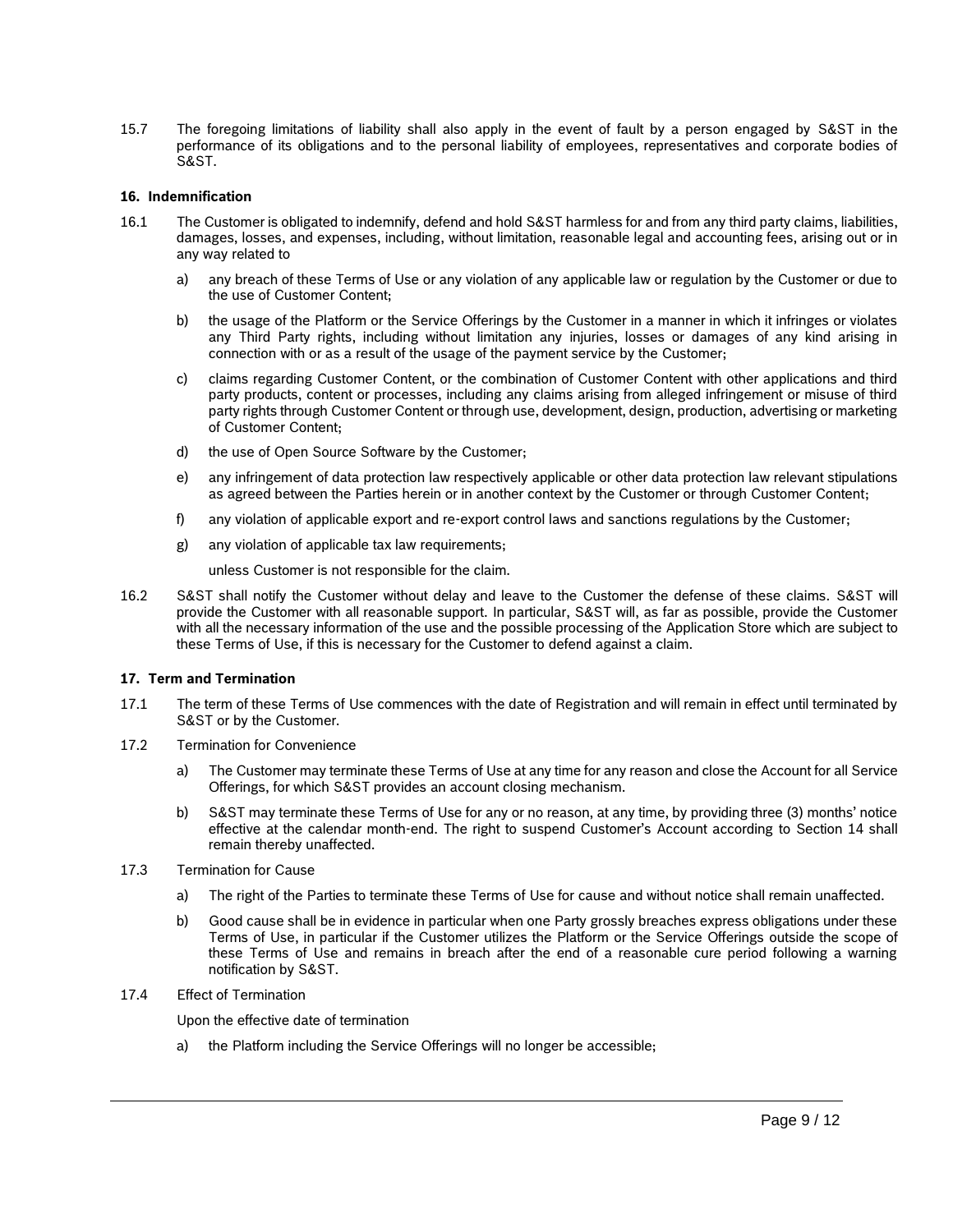- b) the Customer remains responsible for all fees and charges which have incurred through the date of termination, including fees and charges for in-process tasks completed after the date of termination;
- c) all authorizations of the Customer according to these Terms of Use end. A termination of these Terms of Use also entails a termination of all User IDs provided to employees or End Users of the Customer;
- d) S&ST has no longer the obligation to store and back up Customer Content. The Customer is responsible for securing Customer Content prior to the effective date of termination; and
- e) The termination will not have any effect on the term of agreements between Customer and Third Party Provider.

## **18. Data Privacy**

- <span id="page-9-0"></span>18.1 The Parties shall comply with the provisions of data protection law respectively applicable and bind their employees engaged in connection with this contractual relationship and the execution thereof to data privacy and confidentiality in accordance with the applicable laws, except to the extent that they are already under a general obligation to act accordingly.
- 18.2 If the Customer processes personal data, then the Customer guarantees that he is authorized to do so in accordance with the applicable laws and regulations, and that he has obtained all necessary consents, authorization and required permissions or has entered into necessary agreements with third parties in a valid manner in order to allow for S&ST to perform the tasks hereunder, including any access and processing of personal and other private data of all concerned individuals and/or third parties (e.g. end customers of Customers or Customers´ employees) which may be subject to special protection under applicable laws.
- 18.3 S&ST shall only process Customer-related personal data to the extent required to execute these Terms of Use or otherwise permitted by applicable laws. The Customer acknowledges and confirms the collection and processing of such personal data to this extent. Information about the processing of personal data can be found in the data protection notice of the Platform and the Service Offerings unde[r https://www.securityandsafetythings.com/privacy-policy.](https://www.securityandsafetythings.com/privacy-policy)
- 18.4 Insofar as S&ST is acting as a data processor on behalf of the Customer, then this constitutes a processing on behalf of a controller. Such processing activities shall be subject to and be further regulated in the requisite commissioned data processing agreement as provided by S&ST during the relevant processes ("**Commissioned Data Processing Agreement**"), that the parties shall enter into prior to making use of the Platform and the Service Offerings in written form if the applicable law so requires.
- <span id="page-9-1"></span>18.5 As Third Party Provider(s) may collect or process personal data of Customer when Customer is Ordering a Third Party Product, Customers (in their role as Providers to End Users) shall ensure that any and all applicable data protection law requirements will be met when collaborating with Third Party Providers via the Platform and the Service Offerings, including, but not limited to, entering into a proper agreement on data processing on behalf of a controller, where necessary in written form.
- 18.6 The obligations pursuant to Sections [18.1](#page-9-0) to [18.5](#page-9-1) shall continue to exist as long as Customer Data is in the area of influence of S&ST, also after the termination date of these Terms of Use.

# **19. Confidentiality**

- <span id="page-9-2"></span>19.1 The Parties agree to keep all Confidential Information that becomes known to them while accessing the Platform and using the Service Offerings strictly confidential and only use such information for the contractually agreed purposes. "**Confidential Information**" for the purpose of this use shall mean information, documents, details and data, which is marked as such or that reasonably should be understood to be confidential given the nature of the information. Customer shall, in particular, treat as confidential any non-public information regarding the availability, performance or functionality of the Platform and the Service Offerings. The Parties shall not seek to register intellectual property rights in respect of Confidential Information of the other Party.
- 19.2 If Confidential Information within the above definition is requested by a public authority, then the other Party to the extent that it is legally allowed - shall be informed without delay and before the Confidential Information is supplied to the public authority.
- <span id="page-9-3"></span>19.3 The obligations under Section [19.1](#page-9-2) shall lapse for such information or parts thereof with respect to which the Party receiving the information evidences that it
	- a) was known to that Party or generally accessible prior to the date of receipt or became known from a third party after the date of receipt in a lawful manner and without any confidentiality obligation;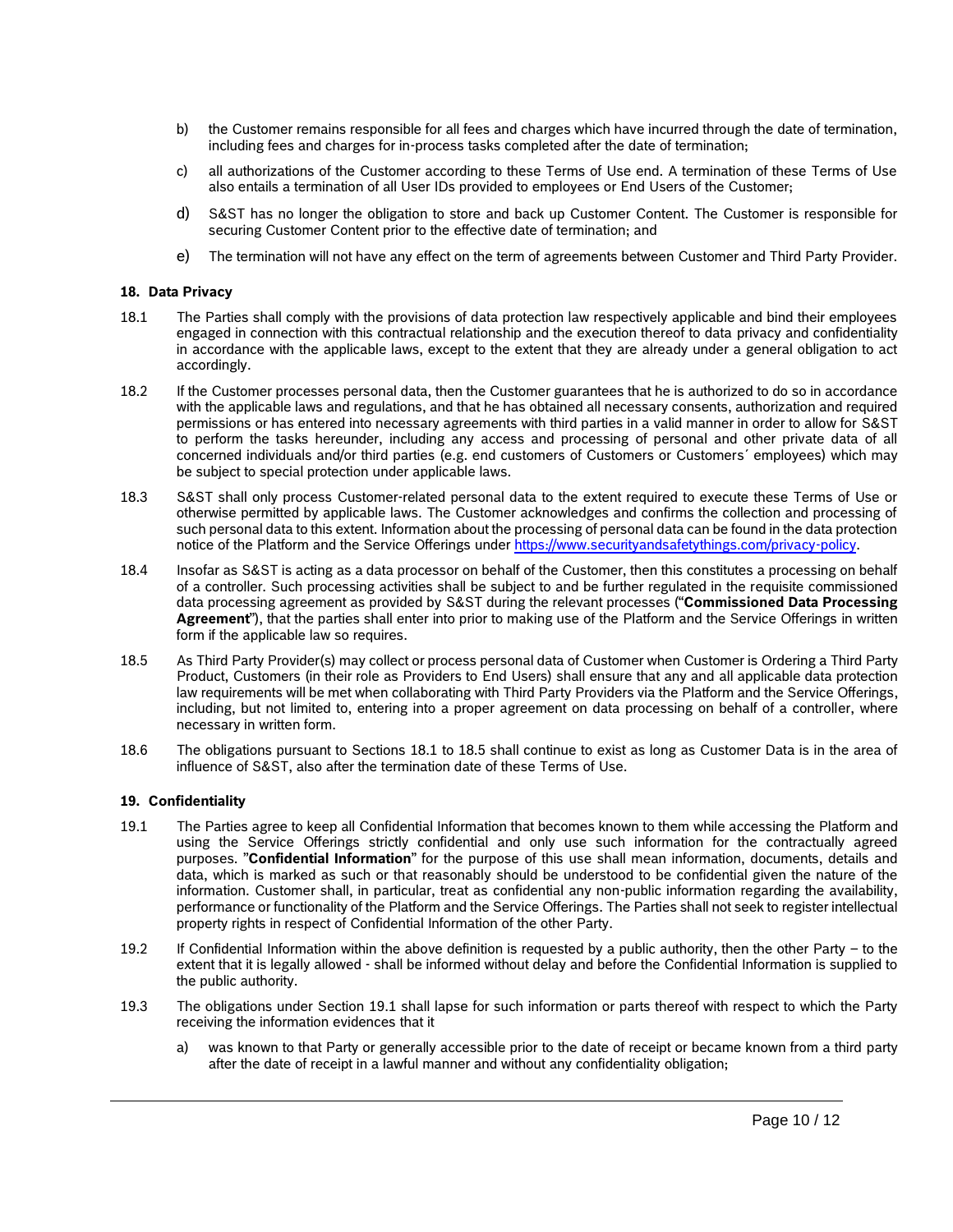- b) was already known to the general public or was generally accessible prior to the date of receipt;
- c) became known to the general public or became generally accessible after the date of receipt without the Party receiving the information being responsible for this.
- <span id="page-10-1"></span>19.4 Each Party may disclose Confidential Information to its employees and Affiliates if
	- a) this is necessary for the purpose of the fulfillment of these Terms of Use,
	- b) Confidential Information will only be disclosed to the extent that it is necessary for integration in these Terms of Use ("need to know"), and
	- c) the recipient of Confidential Information is obliged to maintain confidentiality in accordance with Section [19.5.](#page-10-0)
- <span id="page-10-0"></span>19.5 Each Party is obliged to commit employees and Affiliates within the meaning of Section [19.4](#page-10-1) to maintain confidentiality in accordance with the provisions of Section [19.1](#page-9-2) to [19.3](#page-9-3) insofar as they are not already otherwise obliged to do so by virtue of contractual and/or statutory provisions to an extent that is at least equivalent to the level of protection resulting from Section [19.1](#page-9-2) to [19.3.](#page-9-3)
- 19.6 The rights and obligations under Section 19 shall not be affected by the termination of an Account, and for as long as there is no evidence of an exception under Section 19.3.

# **20. Export Compliance**

- 20.1 The access to the Platform, the Use of the Service Offerings, the Ordering of Products and Customer Content may be subject to national and international export and re-export control laws and sanctions regulations. The Customer agrees to comply with all applicable export and re-export control laws and sanctions regulations, including but not limited to the legislation of the Federal Republic of Germany, the European Union, the United States of America and the local jurisdiction of the Customer's country.
- 20.2 The Customer shall not directly or indirectly provide access to the Platform and the Service Offerings to any destination, entity, or person prohibited or sanctioned by the laws and regulations of the Federal Republic of Germany, the European Union, the United States of America or any other jurisdiction involved.
- 20.3 Customer agrees not to use or export or re-export any Content or any copy or adaptation of such Content, or any product or service offered on the Platform and the Service Offerings, in violation of any applicable export or re-export laws or regulations of the Federal Republic of Germany, the European Union, the United States of America or any other jurisdiction involved.
- 20.4 Customer agrees that the Platform, the Service Offerings and resulting data, information and software will not be used directly or indirectly for nuclear, chemical or biological weapons proliferation, development of missile technology or any other military purpose.
- 20.5 Customer shall indemnify and hold S&ST harmless from and against any and all liability, claims, proceedings, actions, fines, losses, costs, expenses and damages arising out of, connected with or resulting from Customer's infringing (by act or omission) upon Foreign Trade Law. Such costs and expenses include but are not limited to (i) investigation expenses, (b) fines imposed by the authorities or (c) fees for legal advice sought because of the infringement.
- 20.6 This Export Compliance Clause shall survive termination or cancellation of the agreements between S&ST and Customer.

# **21. Changes**

- 21.1 At any time, S&ST shall have the right to rebrand the Platform, modify the Platform and the Service Offerings provided free of charge, make new Service Offerings available either free of charge and/or for a fee and to discontinue the provision of free Service Offerings, as well as to change these Terms of Use. S&ST will take due care of Customer's legitimate interests.
- 21.2 S&ST reserves the right to modify paid Service Offerings and these Terms of Use, if this is necessary to meet the technical requirements of connecting networks, devices or computers, change in laws or regulations or with regard to further developments, however the basic functionalities of the respective paid Service Offering and the essential characteristics are retained.
- 21.3 Customer shall be notified of changes by email no later than thirty (30) calendar days before the planned effective date of the changes insofar as the modifications involves a restriction on the usability of data generated till date or